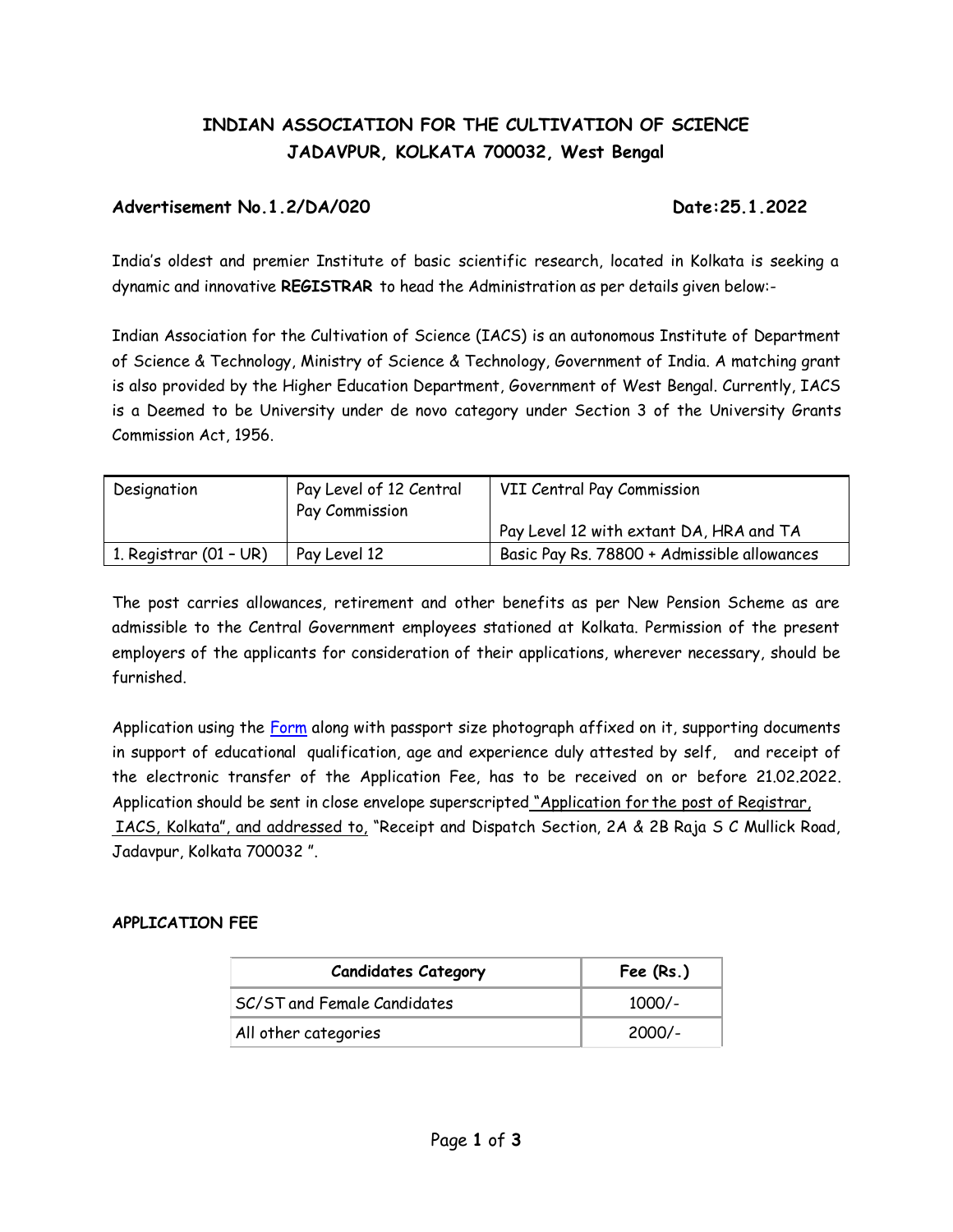(The Application Fee to be transferred electronically to the account of IACS (Name of the Account: Indian Association for the Cultivation of Science University, A/C no: 11079699244, State Bank of India, Jadavpur University Branch, Branch Code: 0093. IFSC: SBIN0000093)

Minimum Qualifications: Master's Degree/B.E./Graduate (with M.B.A.) or equivalent with twelve years of experience in a responsible position in a reputed organization, having good knowledge about administration and finance.

Desirable: The candidate should have good academic record and 12 years' experience in responsible administrative position of Government Organization/Academic or Research Institutions and should have knowledge of Government rules related to service matters, finance and purchase procedures, RTI matters, Legal matters including Society Registration Act etc. Preference may be given to a candidate having degree/diploma in management and knowledge in ERP and/or computer-based accounting.

### Retirement Age: 60 years

Probation: Normally for 1 year, as per Government norms

Age Limit: Preferably below 55 years as on 01.01.2022.

The responsibilities of the Registrar will be as per Regulations and Bye Laws of the Association which is posted on the IACS Website – http//[/www.iacs.res.in. I](http://www.iacs.res.in/)n particular, s/he will assist the Director in the administration of the Association, in the preparation of annual budget and maintenance of accounts. S/he should be well conversant in the procedural formalities of various meetings as Secretary in Committees and should be able to prepare their agenda and minutes independently with skill to implement the same into action under the instruction of the Director. The Registrar acts as the ex-officio Non-Member Secretary to the Governing Council. The selected person is expected to interact with the Department of Science & Technology, Government of India with the permission of the Director. Experience in handling of legal, vigilance, disciplinary cases, RTI related matter and knowledge of General Financial Rules will be desirable. The selected person is also expected to be well conversant with the use of internet and intranet for smooth functioning of the administration in a computerized environment.

# General Instruction:

1. The post carries allowances, retirement and other benefits as per New Pension Scheme as are admissible to the Central Government Employees stationed at Kolkata.

2. Any subsequent amendments/modifications etc. on this matter will be notified in the IACS Website only which may be referred to by the interested candidates continuously.